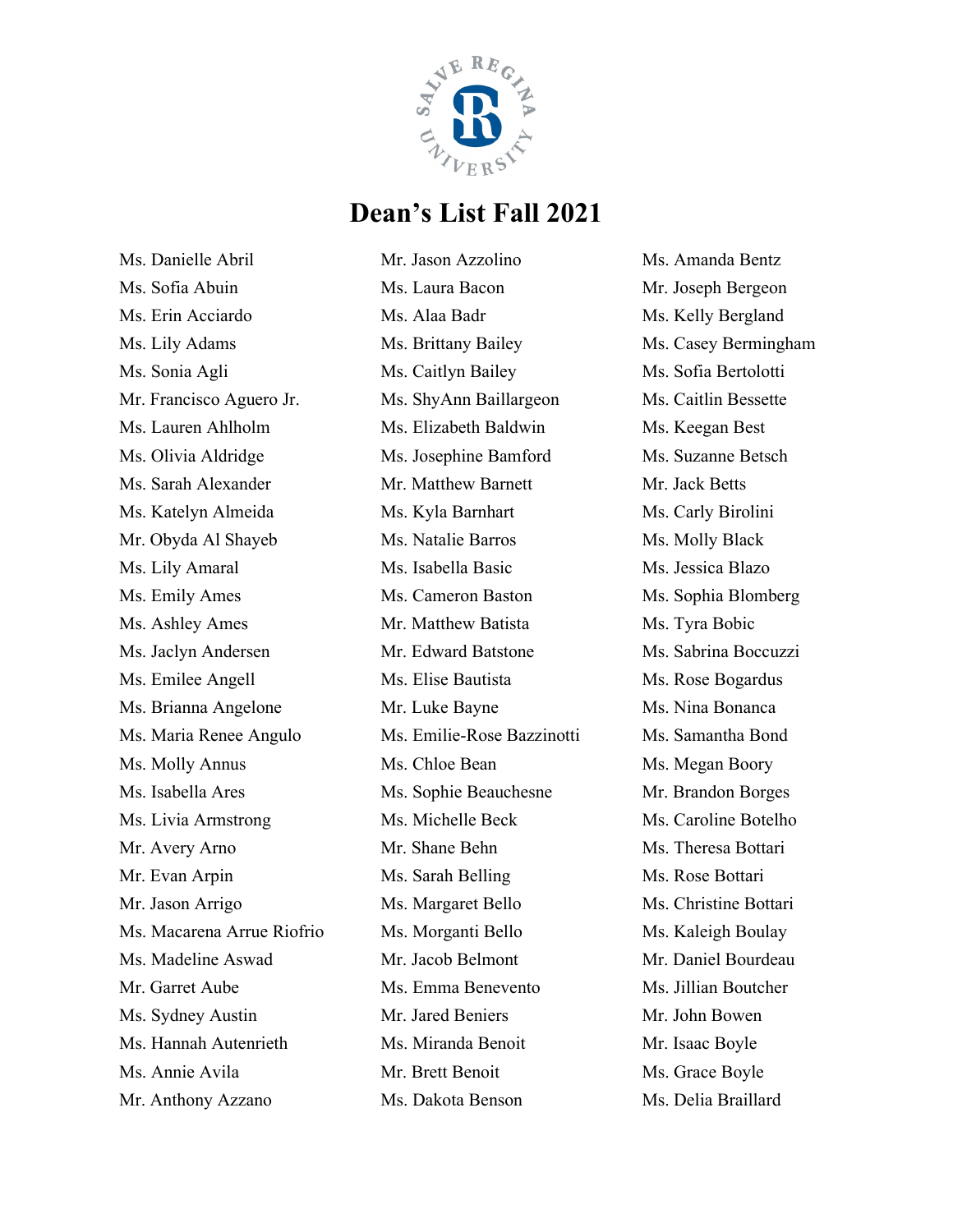

Ms. Katelyn Brennan Ms. Mairead Brickley Ms. Anne-Marie Brilhante Ms. Elizabeth Brilhante Ms. Erin Brisebois Ms. Skylar Brodtman Ms. Emma Brooks Ms. Amanda Brosnan Ms. Emma Brown Ms. Chloe Brown Ms. Norah Brown Ms. Kayla Brundage Mr. James Bruneau Ms. Jenna Bryden Ms. Moira Buckley Isabella Buonaugurio Ms. Julie Burgjohann Ms. Maraline Burke Ms. Kaitlyn Burke Ms. Caroline Burnett Ms. Megan Busby Ms. Natalie Byers Mr. Jackson Byrne Mr. Hunter Cabral Ms. Jenna Cadieux Ms. Chloe Calkins Ms. Rachel Call Ms. Kiely Callahan Mr. Owen Callahan Ms. Kaylee Camilloni Ms. Shea Campanella

Ms. Isabella Canevari Ms. Ashley Cannata Ms. Cassandra Cannon Mr. Colin Cannon Ms. Madison Capetta Mr. Samuel Capodice Mr. Nathan Capodice Ms. Rebecca Capozzi Ms. Gabriella Caputo Ms. Sydney Cardello Ms. Anne Marie Carlson Mr. William Carr Ms. Sarah Cartelli Ms. Caleigh Caruolo Ms. Gianna Casale Ms. Isabella Casamassima Ms. Meredith Casey Mr. Ansen Cassady Mr. Trevor Cassese Ms. Katherine Cassetta Ms. Lindsey Catanzaro Ms. Jessica Cavanaugh Mr. Arthur Cayer Ms. Taylor Cefalo Ms. Claudia Celia Ms. Celia Celona Ms. Drew Ceppetelli Ms. Catherine Chadwick Ms. Caroline Chapell Ms. Chloe Chatigny Ms. Carly Chervenak

Ms. Madison Chiarito Ms. Giabella Childs Ms. Alyssa Choquette Ms. Jenna Christ Ms. Teagan Chrzanowski Ms. Leah Clark Mr. Brayden Clark Ms. Elizabeth Clark Ms. Jemma Clarke Ms. Amelia Coe Ms. Rachel Cohan Ms. Isabelle Cole Ms. Darci Coleman Mr. Tucker Coleman Ms. Courtney Collibee Ms. Sophia Collins Mr. Ryan Collum Mr. Alexander Colon Mr. Brendan Conaty Ms. Kayla Conklin Ms. Courtney Connor Mr. George Connors Ms. Maritza Conte Ms. Rebecca Conti Ms. Michaela Conway Ms. HaleyAnn Cooley Ms. Meaghan Corkery Ms. Madison Corn Ms. Brielle Correia Mr. Lawrence Corrente Mr. Benjamin Cortes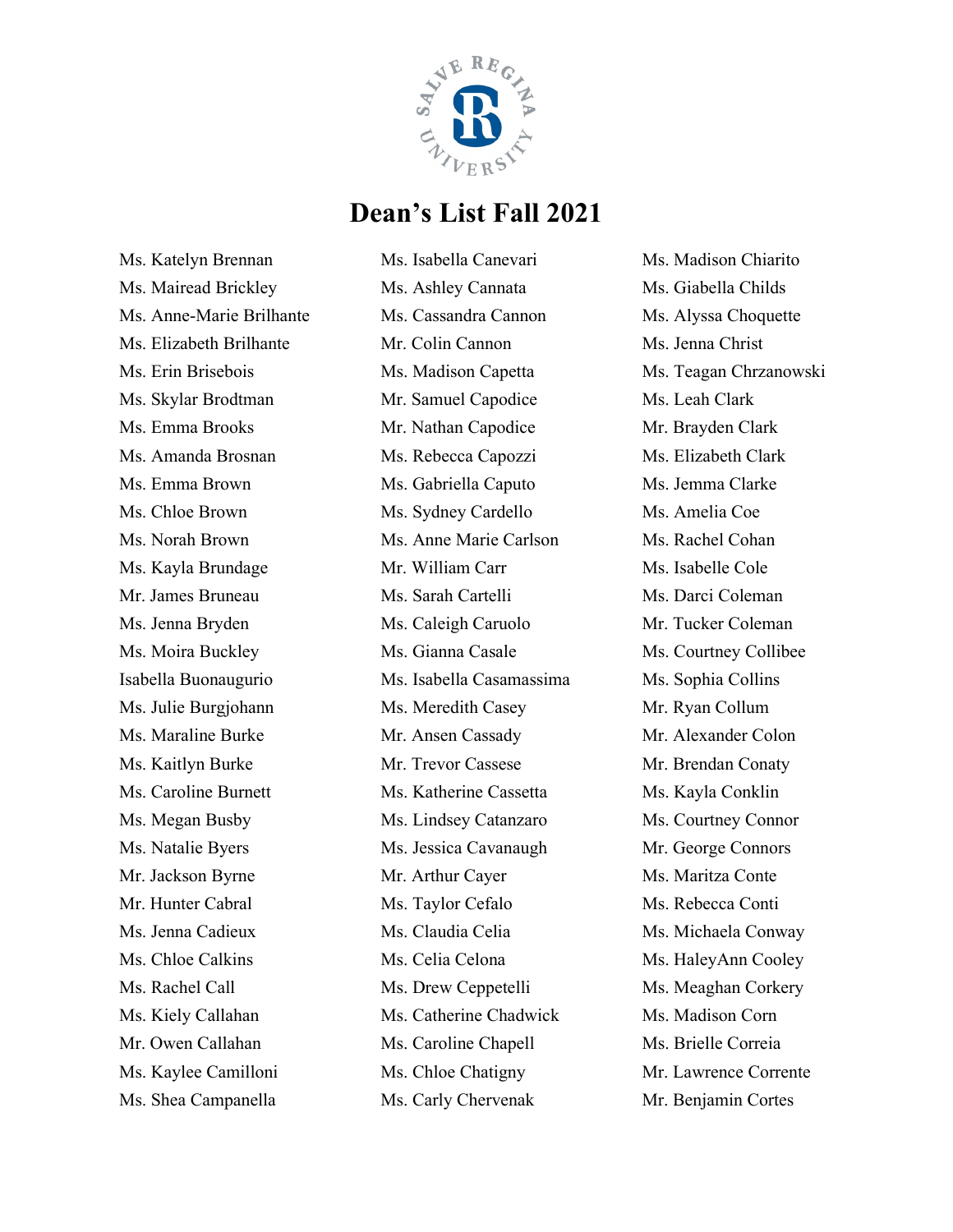

Ms. Jacey Cosciello Ms. Hana Couture Ms. Madelyn Cox Ms. Gillian Cozzolino Mr. Matthew Crean Ms. Gianna Crispino Mr. Joseph Croce Ms. Caroline Crocker Ms. Kyleen Crowe Ms. Abril Cruz Mr. Trey Cruz Mr. Ryan Cuddy Ms. Helen Cullinan Ms. Hailey Cummings Ms. Alyssa Cuomo-Perriello Ms. Nicole Cyr Mr. Antonio Dadario Ms. Nakyah Dagraca Ms. Emily Daigneault Ms. Ashley Daigneault Ms. Alannah Daly Ms. Amara D'Antuono Mr. Ethan David Mr. James Davies Ms. Madeline Davis Ms. Shaina Dawes Ms. Ashleigh Deamicis Ms. Madison Deangelo Ms. Siena Decicco Ms. Kimberly Deer Mr. Garrett Deforest

Ms. Olivia Delancy Ms. Cindy Delgado Mr. George Dellaleh Ms. Emma Dello Iacono Ms. Isabella Demelo Mr. Mickey Deming Ms. Ashlinn Derleth Mr. Michael Deronde Ms. Annalise Derusso Ms. Isabella DeSantis Mr. Sean Dever Ms. Natalie Devine Ms. Samantha Devlin McLoughlin Mr. Steven Dhooge Mr. Griffin Diantonio Mr. Gavin Dias Mr. Christopher DiBella Ms. Samantha Dick Ms. Isabella Difusco Mr. Gregory Dillon Jr. Ms. Victoria Diloreto Ms. Isabella Dilullo Ms. Brenna Dimella Mr. Daniel DiMeo Ms. Amanda DiNatale Mr. Joseph Direinzo III Ms. Lauren DiSanto Mr. Luke Discenza Ms. Mariana Ditata Ms. McKenzie Dodd

Ms. Catherine Dolan Ms. Jillian Dolce Ms. Frances Donahoe Ms. Margaret Donovan Mr. Cole Donoway Mr. Juwaan Douglas-Jenkins Ms. Anna Downes Ms. Julia Doyle Ms. Olivia Drake Ms. Georgia Drake Ms. Allison Driscoll Ms. Hailey Dubbioso Ms. Renee Dube Ms. Abigail Dubuc Mr. Reid Duffus Ms. Kaitlyn Duggan Ms. Ava Dunleavy Ms. Jennifer Duque Ms. Caroline Duseau Ms. Anna Dwyer Ms. Kimberly Earlywine Ms. Margaret Egan Ms. Delia Eisenman Mr. Matthew Elderkin Ms. Megan Ellsworth Ms. Cailin Emerson Ms. Olivia Emmolo Ms. Madison Emmons Ms. Corah Engdall Ms. Sarah Engel Mr. Sage Englund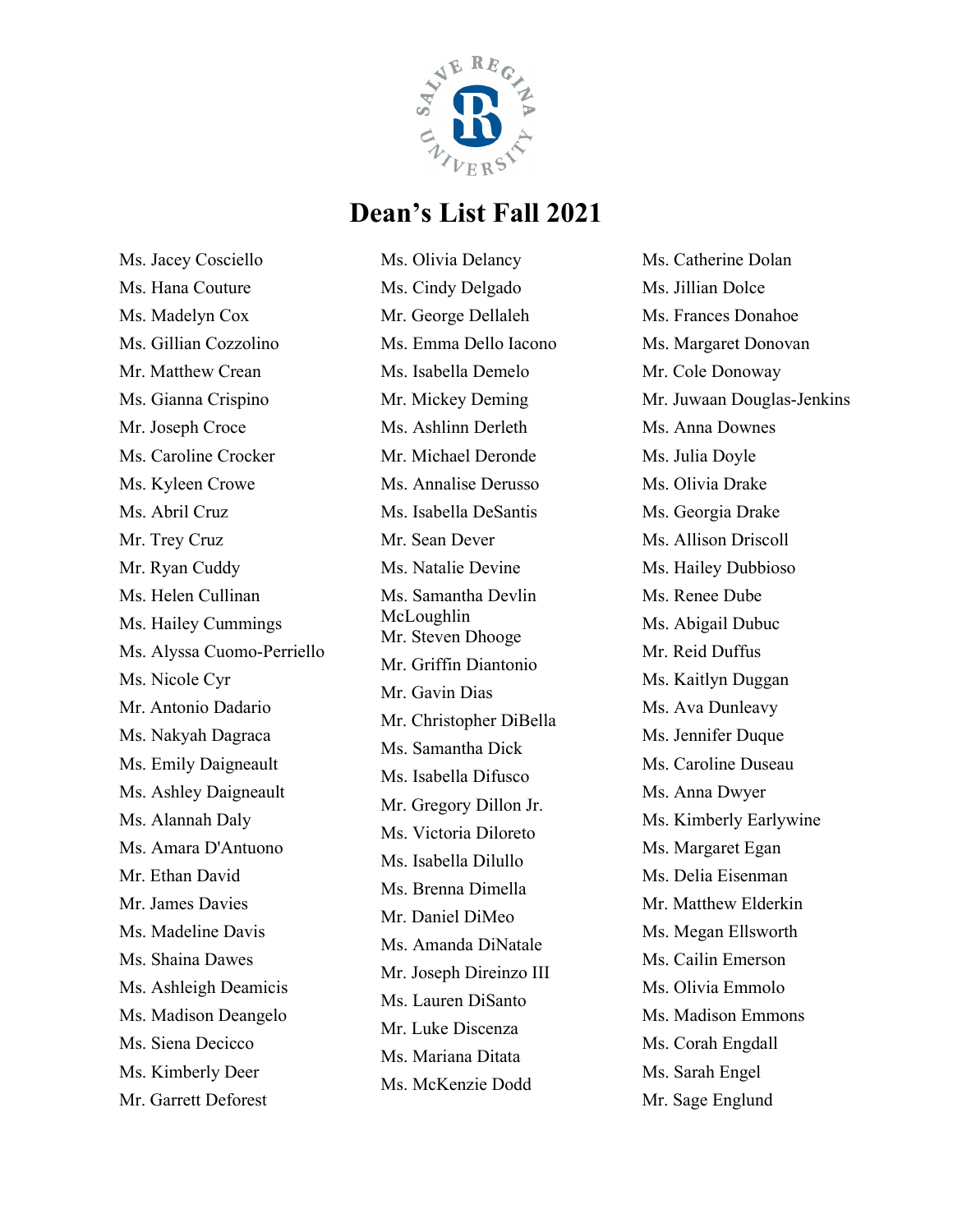

Mr. Cameron Erasmi Mr. Corey Erban Mr. Joseph Escandon Ms. Bridget Esposito Ms. Mary Evans Ms. Jocelyn Ewer Ms. Hannah Fafard Mr. Nicholas Fantom Ms. Claire Faraday Ms. Mouna Farkouh Ms. Briana Farrar Ms. Samantha Farrell Ms. Casey Farrell Ms. Madison Farrell Mr. Brandon Farrell Ms. Grace Farrow Ms. Karlee Feinen Ms. Chloe Fernandes Mr. Holden Ferrari Ms. Beatriz Ferreira Ms. Victoria Feyrer Ms. Abigail Figlock Ms. Lily Finn Ms. Kayla Finnegan Ms. Catherine Fiocco Ms. Olivia Fisher Ms. Lillian Fitzgerald Ms. Mae Flax Ms. Allison Fleszar Ms. Madison Fluke Ms. Grace Flynn

Ms. Olivia Foley Mr. Henry Ford Ms. Miranda Forman Ms. Serena Fox Ms. Kaitlyn Fox Ms. Lauren Fox Ms. Shea Foye Mr. Mark Franco Mr. Thomas Froessel Ms. Julia Fuchs Ms. Farrah Gabrian Ms. Jillian Gaffga Ms. Annalese Gagliardi Mr. Gordon Gaidish Mr. Anthony Galeotafiore Ms. Miranda Gallagher Ms. Ashley Gallagher Ms. Carina Gallagher Mr. Michael Gallaro Ms. Madeline Gallinoto Ms. Alejandra Garcia Silva Ms. Grace Garland Ms. Olivia Garvin Mr. Russell Gaston Jr. Mr. Matthew Gasuik Ms. Jerelyn Mae Gatchalian Mr. Ryan Gaumond Mr. Jacob Geary Ms. Shenice Gelin Ms. Madeline Gellatly Ms. Halle Gerhold

Ms. Lauren Gerhold Ms. Brianna Getzoff Ms. Jaclyn Giacona Ms. Irene Giannacopoulos Ms. Emily Gibson Mr. Michael Gillis Ms. Stephanie Giuliani Ms. Ashleigh Golden Mr. Robert Gomes Ms. Juliana Gomes Ms. Alaina Goodwin Ms. Julia Govoni Ms. Amanda Graves Ms. Amanda Greco Ms. Sara Green Ms. Jane Greenip Ms. Emma Greenwood Ms. Amanda Grier Ms. Breanna Grimes Mr. Brandon Grover Ms. Amanda Grundy Ms. Caitlyn Guerrera Ms. Alana Guglielmo Mr. Owen Guilbeault Ms. Sophie Gurney Ms. Mackenna Hadawi Ms. Caelan Haddock Ms. Grace Haesche Ms. Korine Haidul Ms. Vivien Haley Ms. Gabrielle Halliwell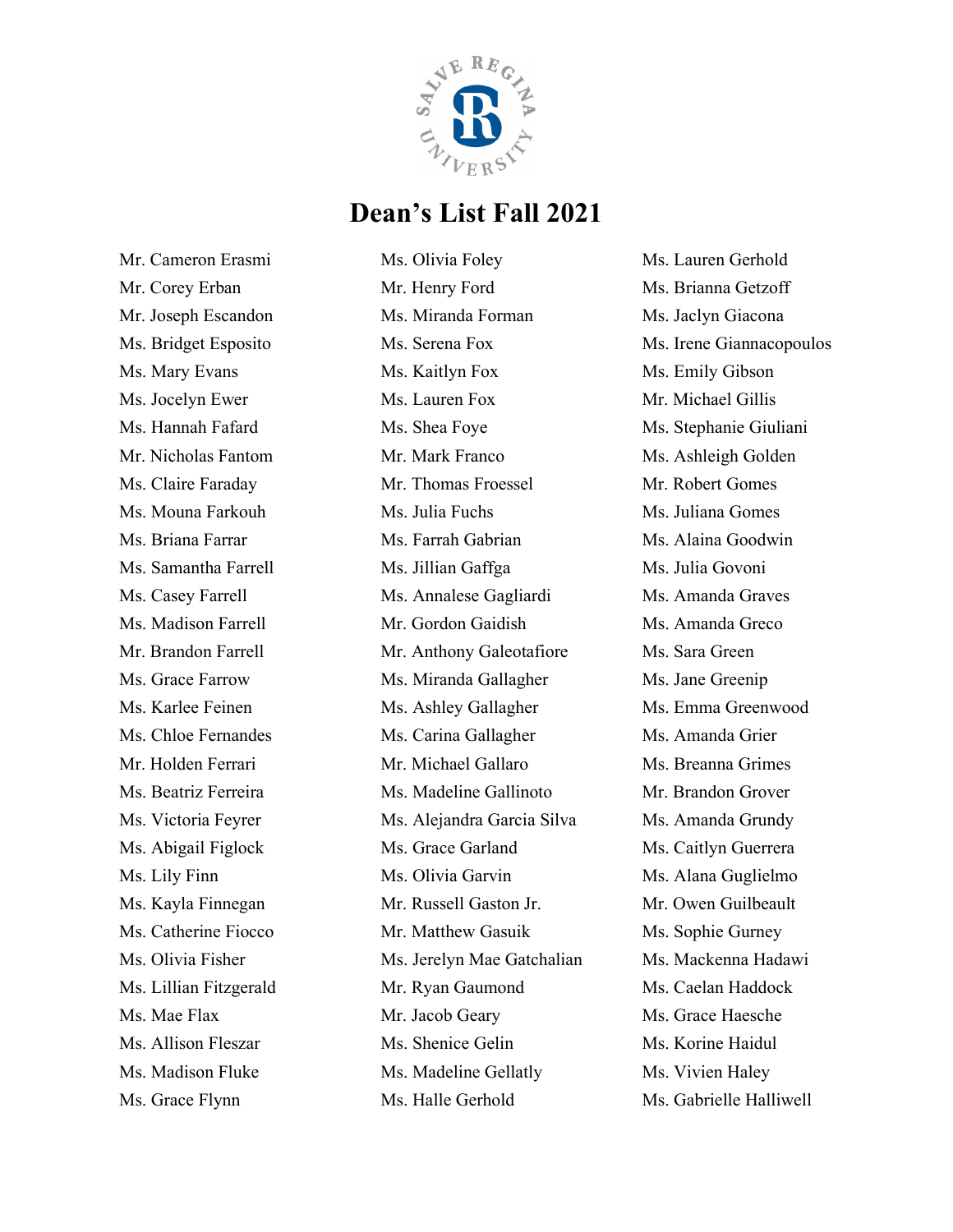

Ms. Samar Hamidi Mr. Mohammed Obada Hamwi Ms. Emily Hanley Ms. Hannah Harlow Ms. Erin Harnisch Ms. Jaime Harrington Ms. Madison Harris Mr. Andrew Hassler Ms. Sarah Hauptman Mr. Justin Haverly Ms. Ellie Heath Mr. Thomas Hebert Ms. Lindsay Heppleston Ms. Ciara Hernon Mr. Matthew Heverin Ms. Lillian Hodge Ms. Amy Hoffman Mr. Jordan Hogue Ms. Courtney Holland Ms. Meghan Holland Ms. Rilee Holt Ms. Morgan Holubesko Mr. Trevor Holzer Ms. Nellie Horvath Mr. Yoshiki Hoshinaga Ms. Abigail Hoye Ms. Sophia Hroncich Ms. Natalya Hryb Ms. Abby Hudgins Ms. Jenna Hudgins

Mr. Kieran Hughes Mr. Michael Huha Ms. Rhiannon Hunt-Bull Ms. Olivia Hussey Mr. Joseph Hyland Ms. Yuna Ikai Ms. Ana Inciarte Ms. Angelina Ivanof Ms. Alyssa Jackson Ms. Emma Janda Mr. Ryan Janz Ms. Jenna Jernegan Ms. Jasmine Jobe Ms. Isabella John Mr. Samuel Johnson Mr. Gavin Johnson Ms. Kathleen Johnson Ms. Anna Johnsontaylor Mr. Patrick Jones Ms. Amanda Jones Ms. Abigail Joy Mr. Thomas Joyal Ms. Samantha Kahle Mr. Kaiden Kanderka Ms. Nicole Karabaich Ms. Emma Karpinski Ms. Zoe Kasinskas Mr. Darren Katziff Mr. Mohamad Omar Kaziz Mr. Jacob Keens Mr. Riley Kehoe

Mr. Justin Keleher Ms. Caitlin Keliher Mr. Ryan Kelleher Ms. Lia-Sophie Keller Ms. Jillian Kelley Ms. Alexandra Kelly Ms. Erika Khennavong Mr. Brendan Kim Ms. Ingrid Kinder Ms. Mackenzie Kirby Ms. Kylie Klavon Mr. Justin Klemanchuck Ms. Sophia Kneath Mr. Takanori Kobayashi Ms. Zosia Kocab Ms. Alana Kokinacis Ms. Eleni Kolpak Ms. Isabella Kopecky Ms. Ellee Kopecky Ms. Ella Korte Ms. Athena Kourkoulis Mr. Cayden Kraus Mr. Joshua Kroon Ms. Jillian Kwitkiwski Ms. Sara Labbe Mr. Gregory Labrie Ms. Roseanne Lacy Ms. Deirdre Lafferty Ms. Olivia Lafreniere Ms. Anita Lahue Ms. Grace Lamagna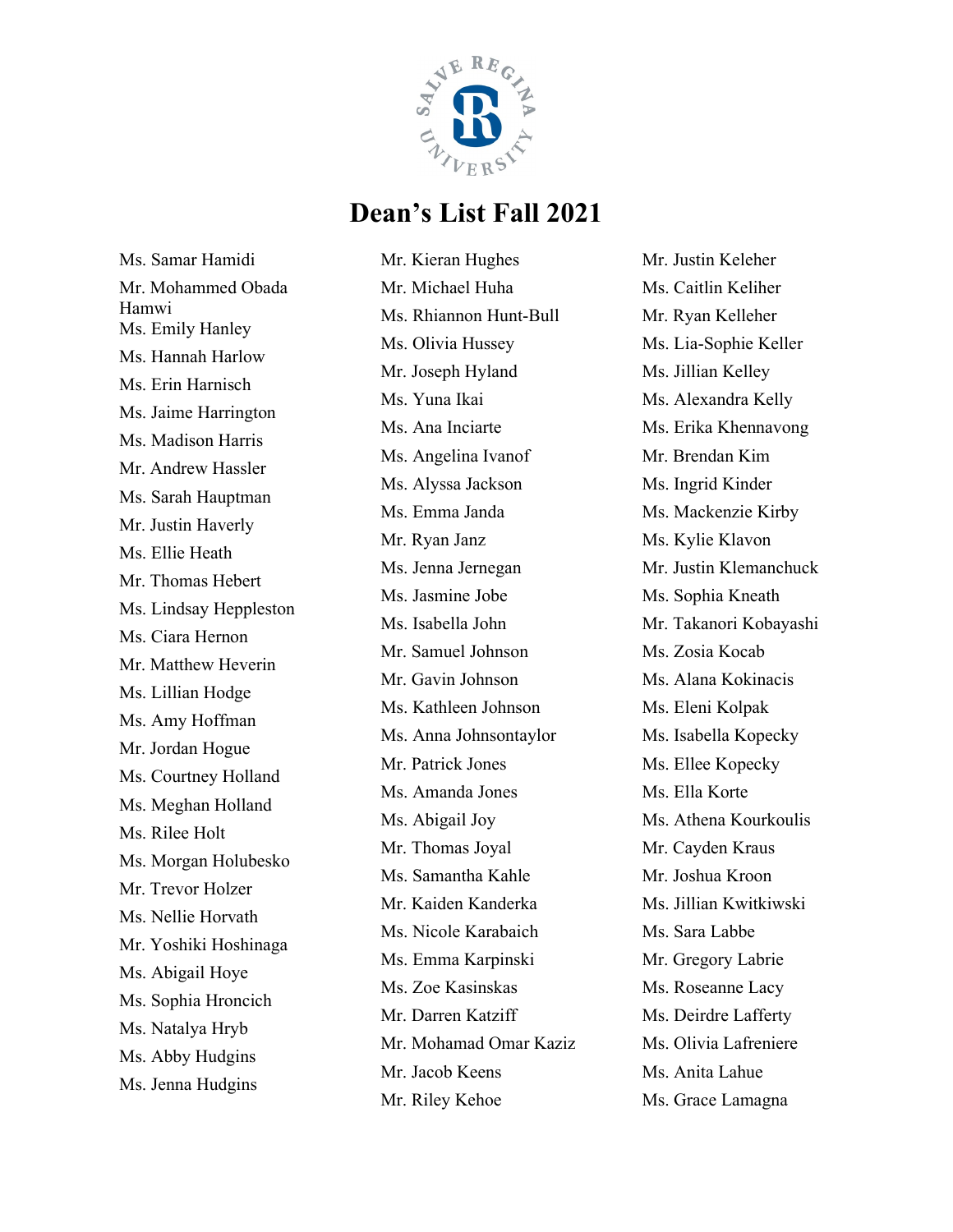

Ms. Nina Lamparelli Ms. Meaghan Lancaster Mr. Winder Landaverde Ms. Kylie Lanteri Mr. Evan Laroche Mr. Skyler Lasit Ms. McKenna Lasit Ms. Chloe Lasquade Ms. Pearl Lattanzi Ms. Nicole Lavender Mr. Brent Lawrence Ms. Maigen Leach Ms. Molly Leary Ms. Maeve Ledwith Ms. Madison Lee Ms. Ashley Lefebvre Ms. Trinity Leite Ms. Sophia Lennon Ms. Stephanie Letch Mr. Michael Levakis Ms. Meghan Lever Ms. Samantha Levey Ms. Emma Liarikos Mr. Nolan Lindenburg-Pennoyer Ms. Ava Liptak Ms. Hanna Lloyd Ms. Alexandria Lockwood Mr. Zachary Lopez Ms. Alicia Lopez Mr. Alfredo Lorenzo

Mr. Brandon Lorizio Ms. Marcy Lowthian Mr. Zachary Ludemann Ms. Kerron Macdonald Ms. Tallya Maciel Ms. Elizabeth Mackenzie Ms. Jacqueline Madigan Ms. Alyssa Maggiacomo Ms. Grace Magno Ms. Hayden Maguire Ms. Noelle Mancini Ms. Madison Mangano Mr. Thomas Manion Mr. Michael Manousos Ms. Samantha Mansolf Ms. Calley Marcarelli Ms. Olivia Marcyoniak Ms. Delaney Marek Mr. Nikolas Marotta Ms. Ciara Marro-Wilson Ms. Kate Marsden Ms. Logan Marsh Mr. Luke Marsh Ms. Lydia Martell Ms. Bethany Martin Ms. Olivia Martin Ms. Lindsay Martin Ms. Cailin Martin Ms. Jenna Martin Ms. Audrey Martin Mr. Derek Martin

Ms. Ana Martinez Ms. Cassidy Martins Mr. Drew Marzano Ms. Teagan Masters Ms. Morgan Matos Mr. Connor Matthews Mr. Troy Maurer Ms. Olivia Maxwell Ms. Virginia Mayville Mr. Brett McAllister Mr. Stephen McAllister III Ms. Ashley McCarthy Mr. Daniel McCarthy Ms. Genevieve McClelland Ms. Sara McCormick Ms. Autumn McCracken Ms. Samantha McCullough Ms. Taylor McDermott Mr. Michael McDonough Ms. Abigail McDonough Mr. Maxwell McFarland Ms. Emma McGrillen Ms. Heather McKee Ms. Madilyn McKenna Ms. Amanda McKim Ms. Meagan McLaughlin Ms. Dakota McMahon Ms. Caroline McNeil Ms. Amelia Meier Ms. Mary Melo - Severino Ms. Brynn Mendes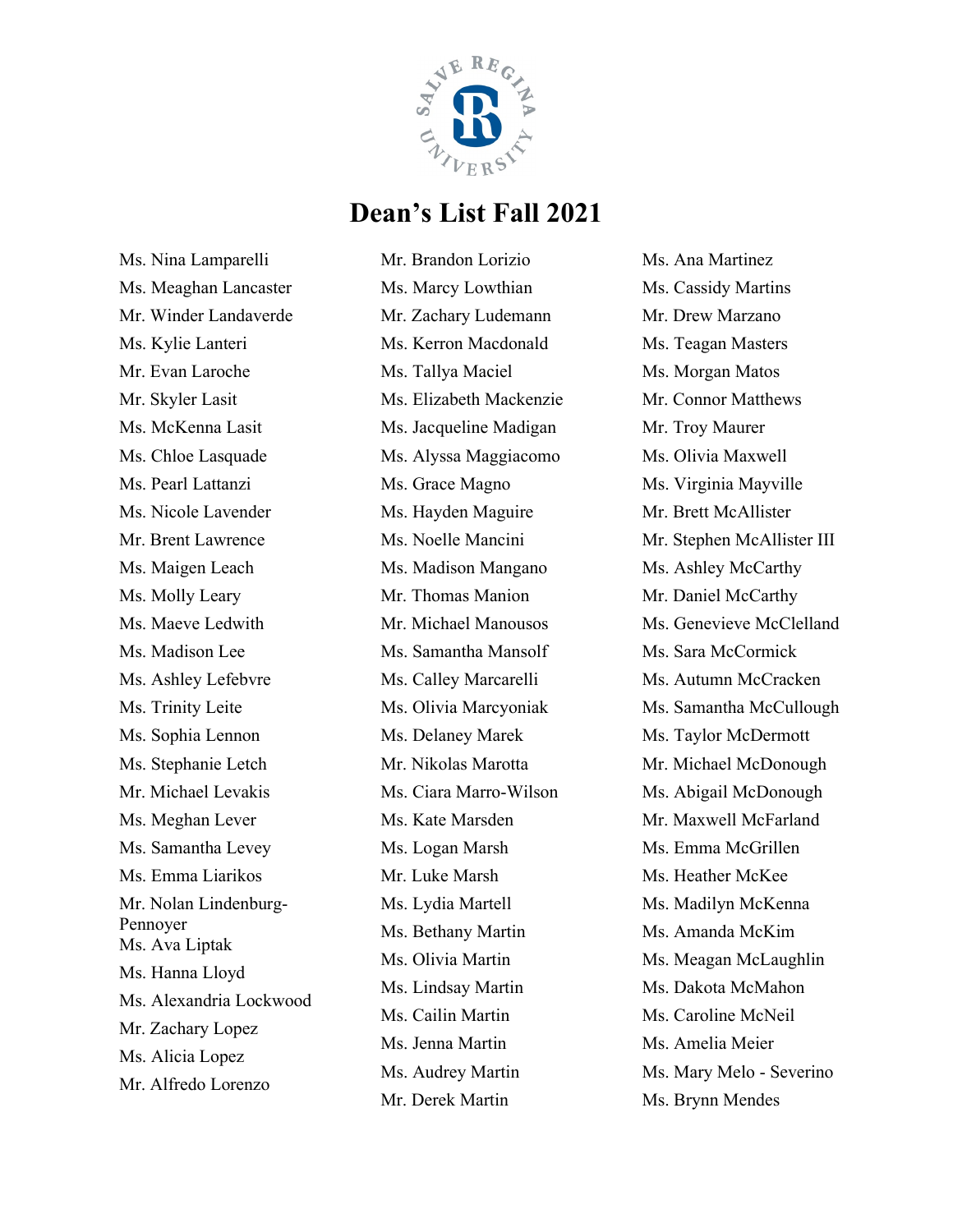

Ms. Abigail Mensonides Ms. Brooke Meredith Ms. Sophie Merz Ms. Madeline Meskill Mr. Gianfranco Messina Ms. Aleah Meyer Ms. Molly Miarecki Ms. Isabelle Michaud Ms. Marcela Miguel Ms. Eleni Mihailides Ms. Emily Mikolay Ms. Madeleine Mildrum Ms. Eloise Mills Ms. Tiffani Milso Ms. Shae Minicucci Mr. Levi Mitchell Mr. Jake Mitchell Ms. Madeline Mizanoglu Mr. Theo Modla Ms. Samantha Moleti Ms. Isabelle Molteni Ms. Bridget Monahan Mr. Matthew Moncada Mr. Matthew Mongelli Ms. Abigail Monroe Mr. Brendan Montano Mr. Colton Moore Ms. Fiona Moriarty Ms. Margaret Morra Mr. Joseph Morrissey Mr. Alexander Morse

Ms. Caroline Motler Ms. Casey Motta Ms. Kathleen Mountcastle Mr. Lucas Moynahan Ms. Reagan Mulligan Ms. Kathryn Mullin Ms. Elena Murdock Ms. Catherine Murphy Ms. Kate Murphy Ms. Colleen Murphy Ms. Catherine Murray Mr. Nicholas Myers Mr. Jack Naglieri Ms. Mairead Nee Ms. Sarah Nerdig Mr. Tyler Newfield Ms. Maeve Newton Ms. Allison Nickerson Ms. Elizabeth Nickerson Ms. Haley Nimmons Ms. Kathryn Nippe-Jeakins Ms. Calleigh Nolan Ms. Anna Nolty Ms. Claire Noonan Mr. Raymond North Ms. Molly Norton Mr. Stephen Nowak Mr. Cole Nunez Mr. Tate Nurme Ms. Katelyn O'Brien Ms. Liadan O'Connor

Ms. Bridget O'Connor Ms. Jamie O'Donnell Ms. Olivia O'Donoghue Ms. Cassidy O'Hara Ms. Faith O'Hara Ms. Audrey O'Keefe Ms. Leah Oliveira Mr. Sean O'Malley Mr. Dominic Orlando Ms. Meghan O'Rourke Mr. Joshua Ortiz Ms. Emma Ouellette Ms. Lily Ouillette Ms. Lauren Packer Ms. Alyvia Page Mr. William Pagliaro Ms. Rachel Palmariello Ms. Moniliza Pao Ms. Saarah Papineau Ms. Abigail Paradis Ms. Grace Parenti Ms. Brittany Park Ms. Lauren Parker Mr. Mitchell Parrillo Ms. Isabelle Patriquin Ms. Veronica Paulson Ms. Isabelle Pazzia Mr. Eric Peck Mr. Charles Peknic Ms. Francesca Pellegrino Ms. Grace Pelletier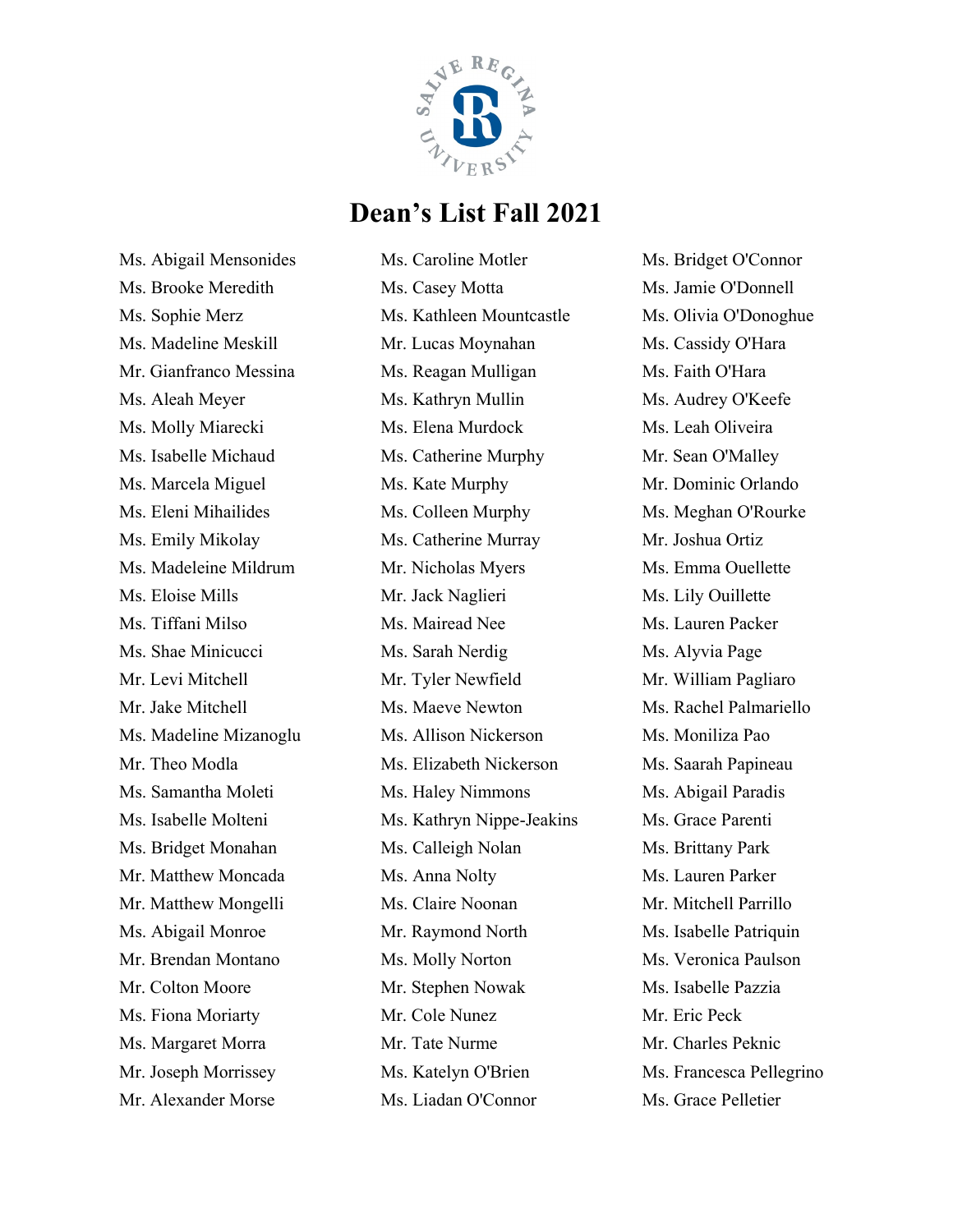

Mr. Dominic Perachi Ms. Mikayla Perry Ms. Megan Perry Ms. Julia Perryman Ms. Anissa Petrone Ms. Isabella Pettirossi Mr. Michael Petze Ms. Maureen Peyton Mr. Riley Phang Ms. Mackenzie Pheland Ms. Brittany Philippi Ms. Alivia Philippon Ms. Alexandra Phillips Ms. Catrina Piccirilli Ms. Kayleigh Pier Ms. Kimberly Pike Ms. Sarah Pike Ms. Audrey Pilotte Mr. Nolun Pina Ms. Ashley Piroli Ms. Kaelie Piscitello Ms. Logan Plowinske Ms. Francesca Pokorski Ms. Angela Polidoro Ms. Kelly Potter Mr. Andrew Preuit Ms. Piper Priem Mr. Grady Provost Mr. Tyler Pugsley Ms. Alexa Purcell Grace Quasebarth

Ms. Ashlee Quilliam Ms. Sarah Quinlan Ms. Jennifer Quinn Mr. Alejandro Quiroz Ms. Isabella Racinez Ms. Isabella Radaelli Ms. Allison Raffa Ms. Sydney Ramsey Ms. Megan Ranucci Ms. Margaret Raposa Ms. Mia Raso Ms. Bryanna Rawnsley Mr. Sean Reardon Ms. Sarah Rebello Mr. Kohl Reddy Ms. Brooklyn Redo Mr. Nathan Reed Mr. John Regan Ms. Shannon Reid Mr. Kheno Remitz Ms. Jessica Rescsanski Mr. Benjamin Resende Ms. Kaylyn Retzel Ms. Hannah Rezendes Ms. Madison Rezendes Ms. Grace Riccio Mr. Andrew Richards Mr. Grant Rinke Ms. Victoria Rivera Mr. Giovanni Rivera-Ferrara Ms. Morgan Rizzo

Ms. Christina Roa Ms. Jessica Roberts Ms. Mackenzie Robichaud Ms. Nikki Robinson Ms. Gabrielle Robinson Ms. Cassie Robinson Mr. Zachary Rock Ms. Nicole Rodrigues Ms. Kyla Rodrigues Ms. Carlie Rodrigues Baptista Ms. Madison Romano Ms. Meagan Rood Mr. Anthony Root Ms. Caitlyn Rosa Ms. Sarah Rose Ms. Georgia Rossetti Ms. Charlotte Rossetti Mr. Nicholas Rowden Ms. Caitlyn Rubino Ms. Francesca Rubino Ms. Faith Ruhren Ms. Samantha Russell Ms. Melanie Russo Ms. Isabella Russo Ms. Gemma Ryan Ms. Makenzie Sadler Ms. Samantha Sage Ms. Gabriella Sajedi Ms. Sonia Salamone Ms. Cailin Sallese Ms. Julia Sampayo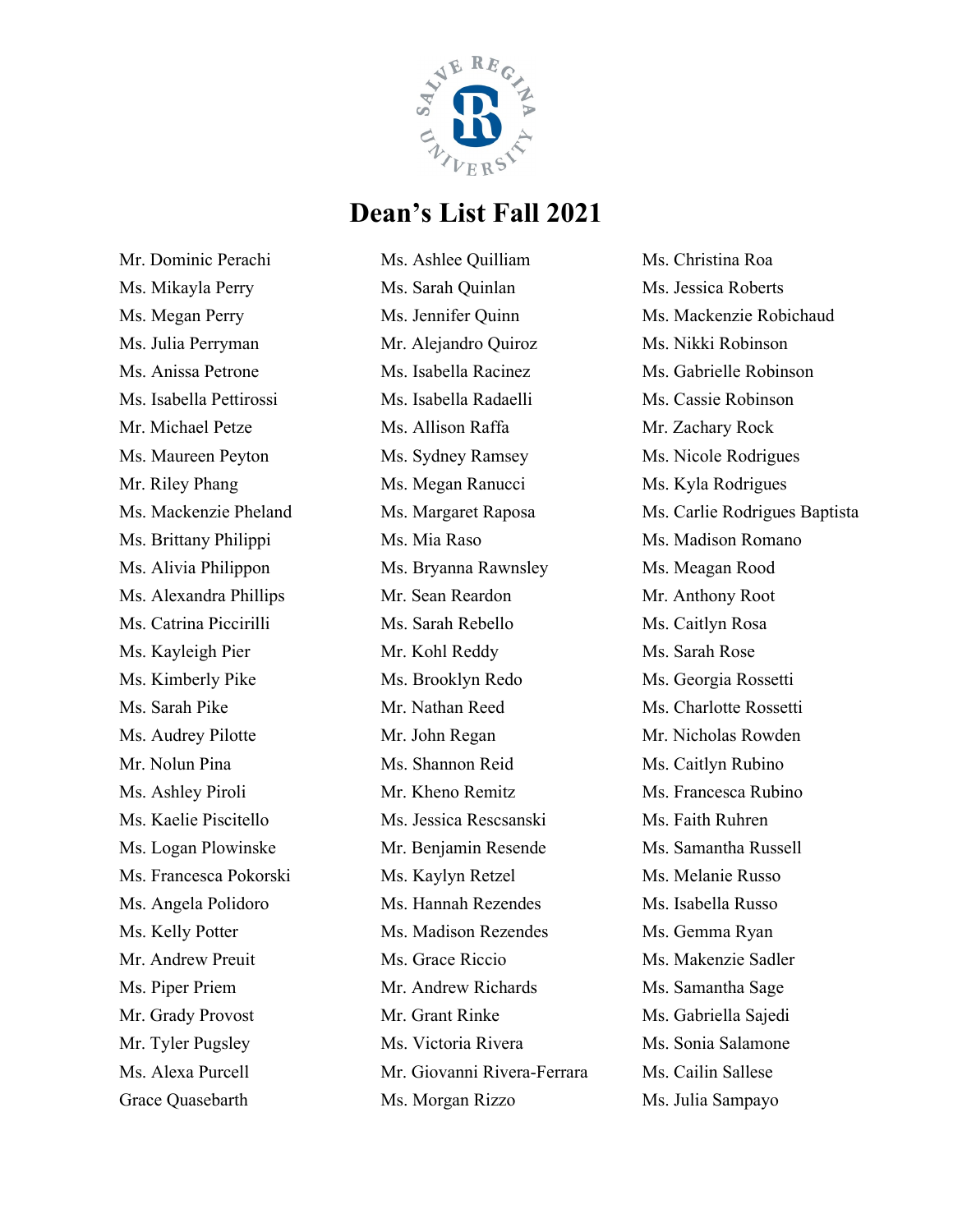

Ms. Cecilia Sanders Ms. Danielle Sangermano Ms. Emily Santamaria Ms. Brooke Santiago Ms. Mia Santos Ms. Kylie Sapack Mr. Michael Sateriale Ms. Zoe Saurette Ms. Cadee Savoie Ms. Mary Scalzulli Ms. Sophia Scatto Ms. Abigail Scharpf Ms. Grace Schoales Ms. Paige Schulz Ms. Grace Schwartz Ms. Isabella Scuderi Ms. Grace Seibert Mr. George Sennott Ms. Jessica Serra Ms. Samantha Shalongo Mr. Liam Shanahan Ms. Emme Shaw Lillian Shay-Duran Ms. Isabella Sherman Mr. Matthew Shore Ms. Morgan Shuey Ms. Ava Siconolfi Mr. Niall Silberman Ms. Jennifer Silva Mr. Benjamin Silva Ms. Sophie Silverio

Ms. Lacey Silverman Ms. Ashlyn Silvia Ms. Julia Simonelli Mr. Connor Sirot Mr. Thomas Skolnick Ms. Jenna Smeriglio Ms. Nicole Smith Ms. Lindsey Smith Mr. Rory Smith Mr. Michael Smith Mr. Cameron Smith Ms. Lindsey Smith Ms. Ciera Smith Mr. Liam Smith Ms. Mia Smith Ms. Karen Sola-Mendez Ms. Tatiana Sola-Mendez Ms. Brighton Solheim Ms. Abigail Solomon Ms. Kiara Son-Has Mr. Vincent Sorrentino Ms. Skylar Sosa Ms. Annie Southard Ms. Kira Spedden Ms. Samantha Spinale Ms. Annabella Stack Ms. Jenna Stahlbush Mr. Richard Stanley Jr. Ms. Grace Starosciak Mr. Ryan St. Clair Ms. Chiarina Stead

Mr. Benjamin Steele Ms. Taylor Steeves Ms. Drew Stevens Mr. Adam Stewart Mr. Justin Stirt Ms. Julia St. Jean Mr. Jacob Stolberg Mr. Joshua Stravato Ms. Sophia Strazza Ms. Isabella Strazza Ms. Sarah Sudhoff Ms. Ashley Sullivan Ms. Holly Sullivan Ms. Shealeigh Sullivan Mr. Mone Suzuki Ms. Daria Szarwacki Mr. Nikolaus Szelest Ms. Stephanie Szelest Mr. Garrett Szeremley Mr. Christopher Tall Mr. Joseph Tallini Ms. Haley Tallman Ms. Leah Tallman Ms. Kailey Tango Ms. Tegan Tanner Ms. Camden Teed Mr. Kaeden Tenkoppel Ms. Anna Theriault Ms. Katja Thomalla Ms. Olivia Thomas Ms. Lauren Thompson